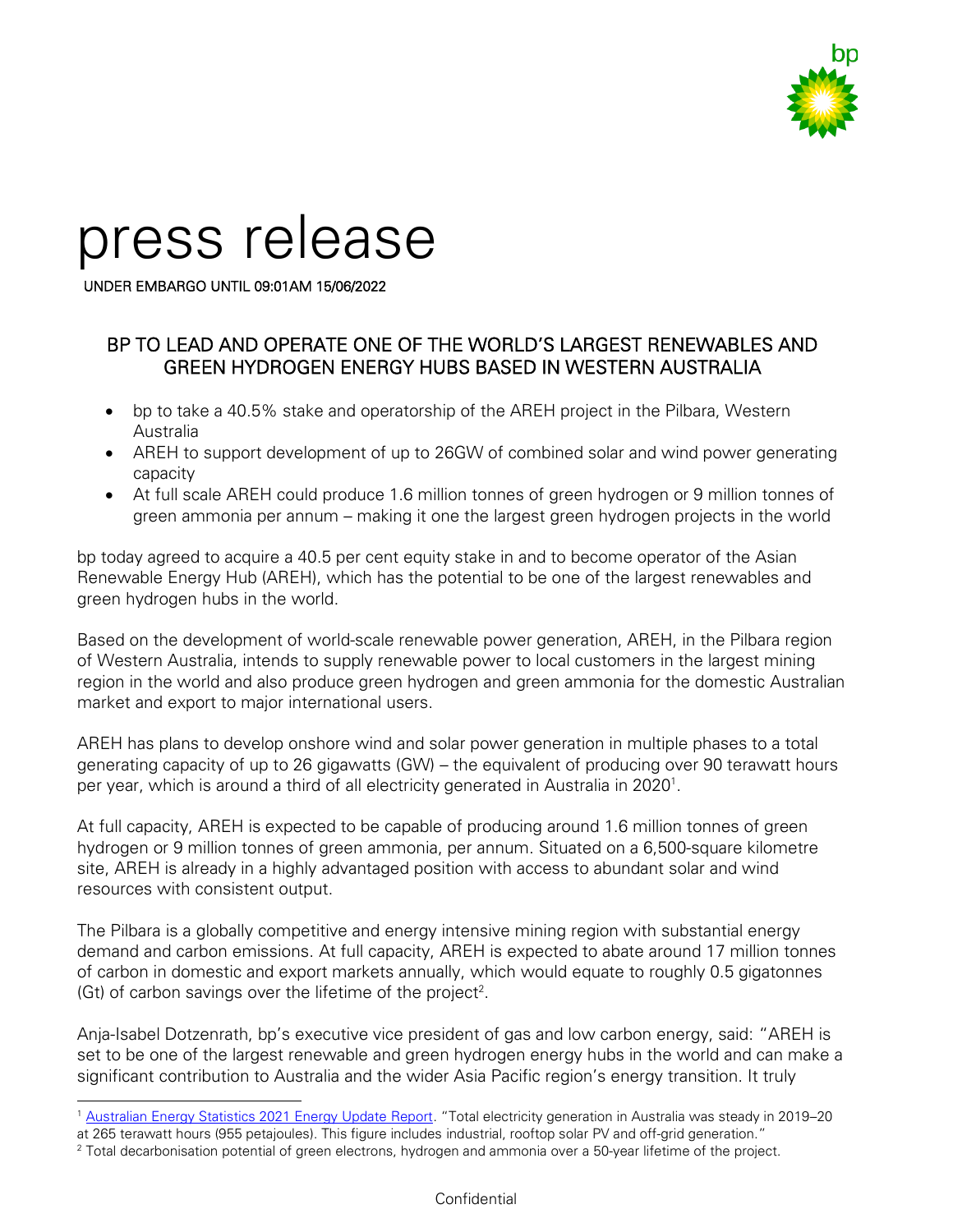reflects what integrated energy is – combining solar and onshore wind power with hydrogen production and using it to help transform sectors and regions. It also reflects our belief that Australia has the potential to be a powerhouse in the global energy transition, benefitting from both its existing infrastructure and abundant renewable energy resources.

We believe AREH can be a cornerstone project for us in helping our local and global customers and partners in meeting their net zero and energy commitments. It will also serve as a long-term clean energy security contributor in Asia Pacific, helping countries such as South Korea and Japan to decarbonize."

When fully developed, AREH could provide significant net renewable generating capacity for bp as well as making a material contribution to its strategic aim to capture a 10 per cent share in core hydrogen markets globally.

Frédéric Baudry, president, bp Australia added: "This is an incredibly exciting development, and we are looking forward to working closely with our partners, InterContinental Energy, CWP Global, Macquarie Capital and Macquarie's Green Investment Group, as well as the Nyangumarta people. bp brings a broad range of capabilities to help bring the project to fruition, with extensive experience in constructing and operating facilities of this scale in remote locations in close collaboration with local communities, and leveraging our global shipping and trading businesses. We also have the benefit of deep experience in working with customers looking for decarbonization solutions and delivering lowcarbon energy to the global market."

First proposed in 2014, the AREH project has been developed to date by partners that currently comprise InterContinental Energy, CWP Global and Macquarie Capital and Macquarie's Green Investment Group. Under the terms of agreement, bp will acquire a 40.5% interest in the project and will assume operatorship from 1 July 2022, subject to approvals. The other partner shareholders in AREH will continue to be InterContinental Energy (26.4%), CWP Global (17.8%) and Macquarie Capital and Macquarie's Green Investment Group (15.3%).

– ENDS –

# About bp

bp has set an ambition to become a net zero company by 2050 or sooner, and to help the world get to net zero. Our team in Australia is working hard on our low carbon goals via alternative energy solutions, technology and as a gas producer. In April 2022 the Australian Government announced up to (AUD) \$70 million of funding for a green hydrogen hub at bp's Kwinana site in Western Australia, which forms part of bp's broader plans to develop the site as an integrated energy hub that produces and distributes fuel for the future.

bp has been operating in Australia for more than 100 years and is engaged in the exploration and production of oil, natural gas and liquefied natural gas, the marketing of petroleum and lubricant products and the development of low and zero carbon energy for its customers in Australia and the region.